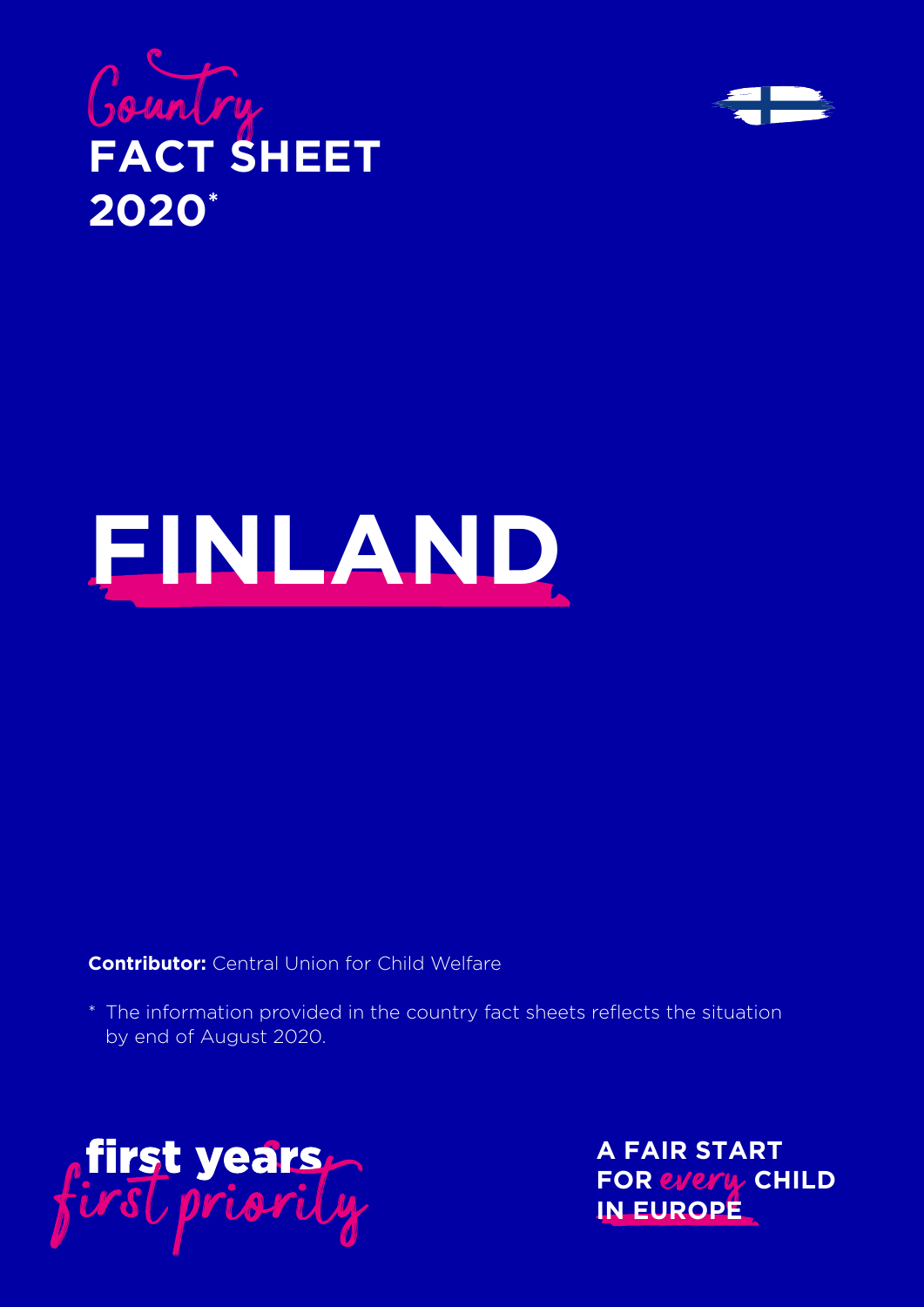# **NATIONAL CONTEXT**

*Finland has made adequate efforts over the past year to deliver on early childhood development policies and to support families with young children.*  $\bullet \bullet \circ \circ$ \*

*Finland has a national law or act guaranteeing access to basic ECD services in Education,*  Health, Nutrition, and/or Social and Child Protection for all children under six. **\res** 

In the past few years, Finnish families and young children have experienced increased inequalities, especially in terms of access to basic social security and equal opportunities of all children, including children in vulnerable situations and the youngest children. Regional disparities and the inadequate availability of services accelerate inequalities. In general, there is a lack of coordination of child policies at the national level and a lack of coordination of services for young children and families at the local level. A comprehensive national child rights strategy is urgently needed as a framework for consistent national child and family policies and for harmonising other national policies that are related to protecting children's rights. The preparatory work on the child strategy that has already started is very welcome.

As of 2020 a new action plan, Non-violent Childhoods, for the prevention of violence against children, contains 93 measures for preventing violence against children up to the age of 17, will be implemented in Finland for the period 2020-2025<sup>1</sup>.

### **IMPACT OF THE COVID-19 CRISIS AND GOVERNMENT RESPONSE DURING THE FIRST WAVE**

According to a study conducted by CUCW's "Kaikille eväät elämään" project in April and May 2020, the COVID-19 crisis made the existing disparities among families even more visible: the crisis hit hardest those who were already in the most vulnerable situations. As many as 55,000 families have experienced financial hardship because of the crisis and they have been more prone to use pay-day loans and other high risk measures to cover their expenses. Besides this, the study highlights how harmful the disruption of everyday structures such as schools or early childhood education and care (ECEC) has been for children with special needs.<sup>2</sup>

At the same time, the Federation of Mother and Child homes and shelters has conducted another study about the consequences of the pandemic on families' mental and physical health. The study revealed a rise in stress, quarrels, and domestic abuse and violence.<sup>3</sup>

To mitigate the side effects of the restrictive measures adopted to tackle the pandemic, the Finnish government has introduced a wide-ranging package of measures, worth approximately €320 million, that aims at promoting the wellbeing of children and young people4. Additional funding has been ensured for:

- $\bullet$  early childhood education (€14M) and comprehensive education (€70M) in order to meet the increased need for support among children;
- **O** municipalities to improve their social services and mental health care for children, young people and families (€112,3M);
- $\bullet$  training and services for unemployed young people ( $\epsilon$ 60M).
- \* This country sheet is based on a contribution from national coordinators, including the ratings between o⊙oo (worst) and ••••• (best)
- 1 https://thl.fi/en/web/thlfi-en/-/new-action-plan-provides-means-to-prevent-violence-against-children
- 2 <https://www.lskl.fi/julkaisut/paikoiltaan-siirretty-arki-selvitys/>

<sup>3</sup> [https://ensijaturvakotienliitto.fi/wp-content/uploads/2020/05/Ensi-ja-turvakotien-liiton-lapsiperheiden koronakyse](https://ensijaturvakotienliitto.fi/wp-content/uploads/2020/05/Ensi-ja-turvakotien-liiton-lapsiperheiden%20koronakyselyn-raportti-19.5.2020.pdf?x88089%20)[lyn-raportti-19.5.2020.pdf?x88089](https://ensijaturvakotienliitto.fi/wp-content/uploads/2020/05/Ensi-ja-turvakotien-liiton-lapsiperheiden%20koronakyselyn-raportti-19.5.2020.pdf?x88089%20)

<sup>4</sup> https://valtioneuvosto.fi/-/10616/hallitus-paatti-vuoden-2020-neljannestalisatalousarvioesityksesta?languageId=en\_  $\underline{\mathsf{US}}$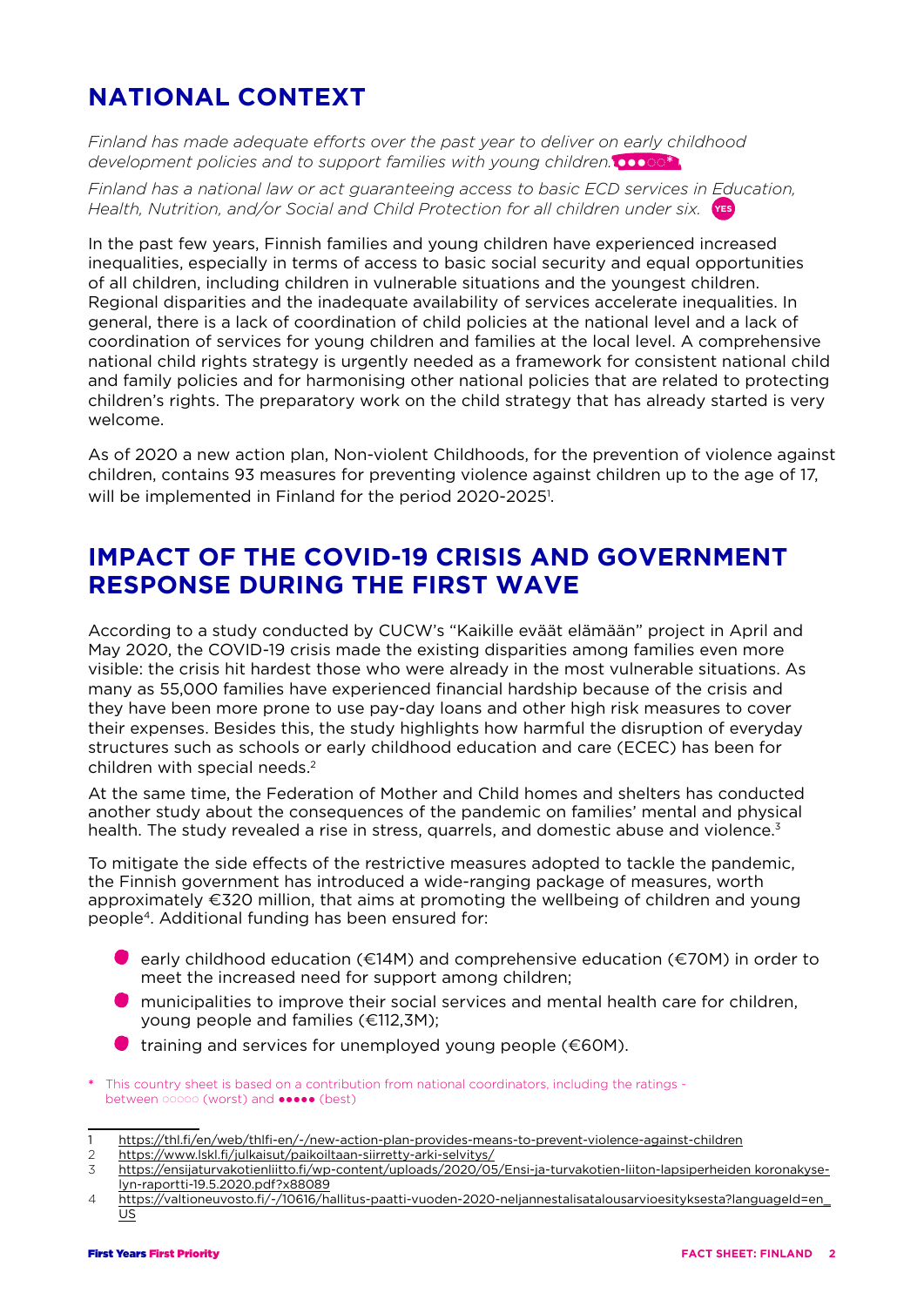However, it is anticipated that the COVID-19 crisis may cause pressure for budget cuts and possibly decrease the government's willingness or ability to carry on with all proposals as planned.

#### **EUROPEAN SEMESTER**

The 2020 Country Report published in the framework of the European Semester highlights that in Finland participation in early childhood education and care remains low compared to other EU countries, especially for children aged between four and the starting age of compulsory education (87.8%, compared to the EU average of 95.4% in 2017), with large regional disparities.

Education funding is expected to increase over the coming years, progressively offsetting significant budget cuts in 2016-2019. Between 2016 and 2019, the government reduced spending in early childhood education and care by around €155 million. According to the General Government Fiscal Plan 2020-2023, the total annual expenditure on education will be increased to about €518 million by 2023, with additional spending totalling €455 million. The 2020 budget predicts a 6% increase in expenditure (11% more in general education including early childhood education and care).

Another figure that needs to be explored is fertility rates, which have dropped dramatically in the last ten years, with the country now ranking among the lowest in the EU. The causes of this sudden drop are unclear, but the following possibilities could be considered as reasons: i) difficulty in reconciling work and family life; ii) concerns about the future; iii) the postponement of having children; iv) increased childlessness; and v) policy measures that discourage people from having children, such as the non-indexation of the universal child allowance or limitations to the universal right to child-care, which have been eased since 2020.

The 2020 Country Specific Recommendations for Finland mainly focus on tackling the socio-economic impacts of the pandemic and facilitating economic recovery and do not tackle ECD. The only reference to vulnerable groups concerns the digital divide they are experiencing. Ensuring that disadvantaged learners have access to quality education will be key addressing this. In general, the EU suggests that in the medium term, it will be important for Finland to reform the social benefits system to boost employment and to prepare the country's welfare system for the future.

## **KEY RECOMMENDATIONS**

- Conduct child impact assessments on each decision concerning children.
- Sustain social security aimed at children and families.
- Increase subsidies for local government to prevent them from having to cut from services for children, young people, and families.
- Ensure that Finnish Roma children other chidren in vulnerable situation attend early childhood education and care.
- Strengthen and develop support in ECEC to reduce and prevent learning differences arising from children's socio-economic background, migrant background or gender. In addition, strenghten the coordination of services for small children so that all the children and families get the help they need.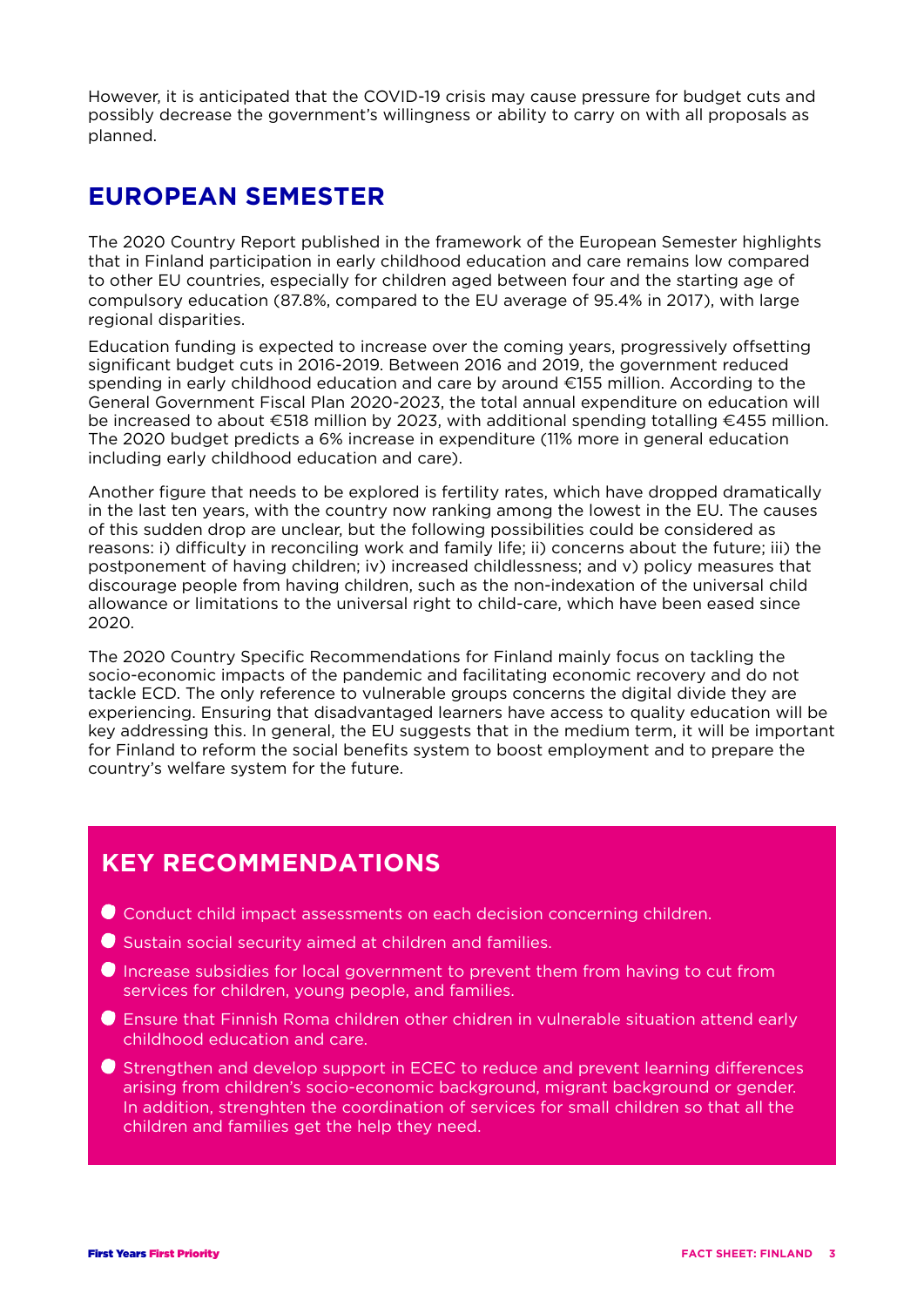

This material has been produced with the financial support of the European Programme for Employment and Social Innovation (EaSI) 2014-2020: http://ec.europa.eu/social/easi. The views expressed by Eurochild do not necessarily reflect the position or opinion of the European Commission.



With support from Open Society Foundations.